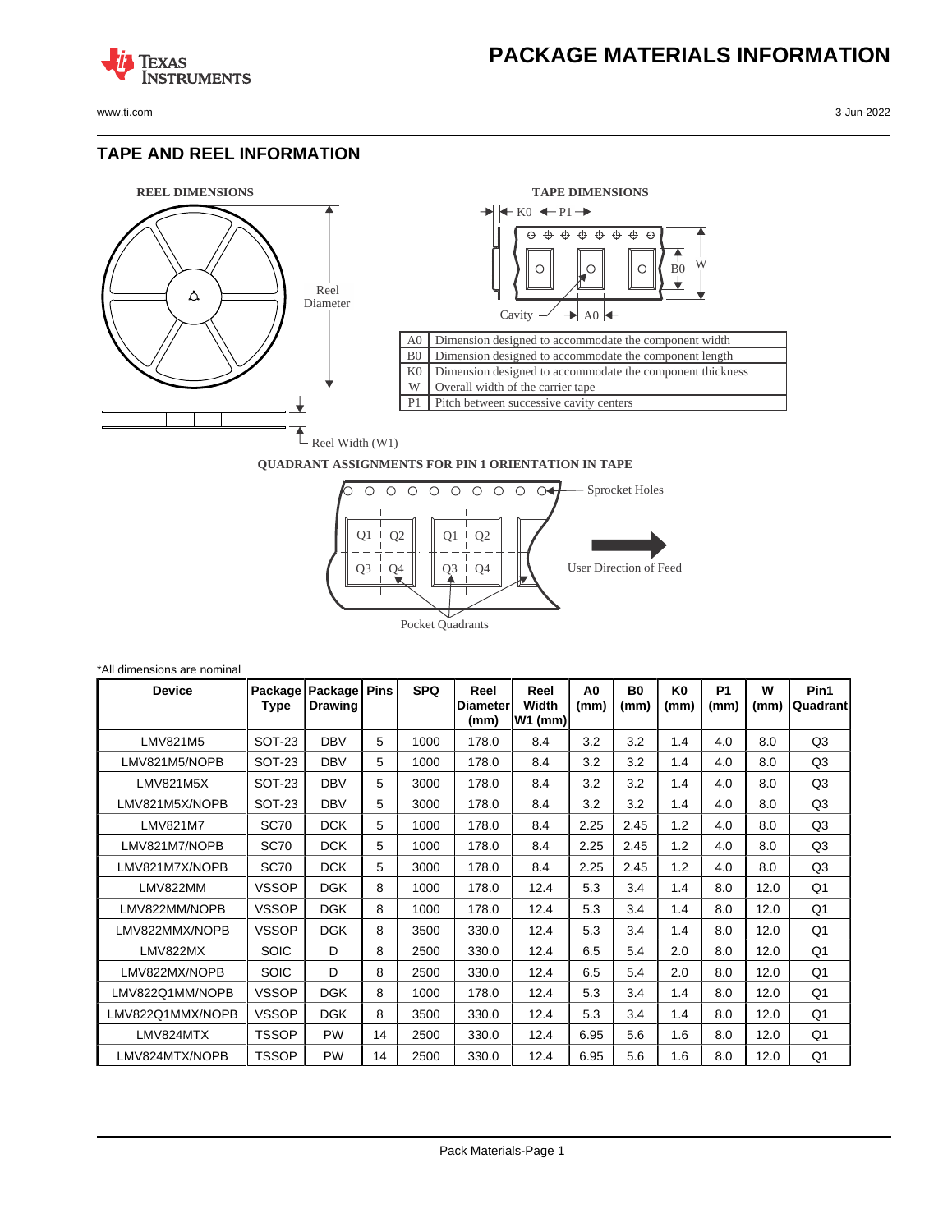



| <b>Device</b>    | Package   Package   Pins<br>Type | Drawing I  |    | <b>SPQ</b> | Reel<br>Diameter<br>(mm) | Reel<br>Width<br>W1 (mm) | A <sub>0</sub><br>(mm) | B <sub>0</sub><br>(mm | K0<br>(mm' | P <sub>1</sub><br>(mm) | w<br>(mm) | Pin1<br><b>Quadrant</b> |
|------------------|----------------------------------|------------|----|------------|--------------------------|--------------------------|------------------------|-----------------------|------------|------------------------|-----------|-------------------------|
| LMV824MX/NOPB    | <b>SOIC</b>                      | D          | 14 | 2500       | 330.0                    | 16.4                     | 6.5                    | 9.35                  | 2.3        | 8.0                    | 16.0      | Q1                      |
| LMV824NDGVR      | TVSOP                            | <b>DGV</b> | 14 | 2000       | 330.0                    | 12.4                     | 6.8                    | 4.0                   | .6،        | 8.0                    | 12.0      | Q <sub>1</sub>          |
| LMV824Q1MAX/NOPB | <b>SOIC</b>                      | D          | 14 | 2500       | 330.0                    | 16.4                     | 6.5                    | 9.35                  | 2.3        | 8.0                    | 16.0      | Q1                      |
| LMV824Q1MTX/NOPB | <b>TSSOP</b>                     | PW         | 14 | 2500       | 330.0                    | 12.4                     | 6.95                   | 5.6                   | . 6        | 8.0                    | 12.0      | Q <sub>1</sub>          |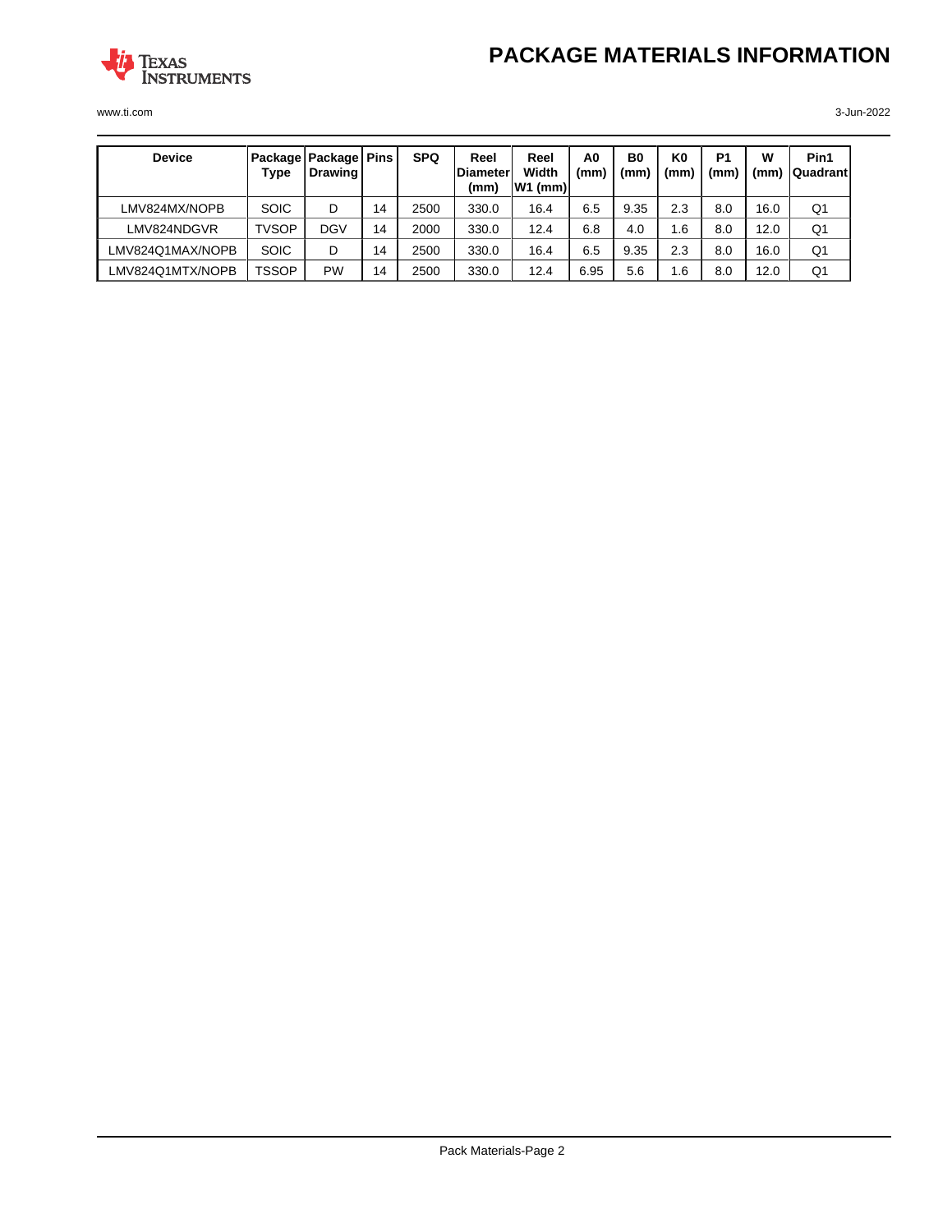

# **PACKAGE MATERIALS INFORMATION**



| <b>Device</b>    | Package Type  | <b>Package Drawing</b> | <b>Pins</b> | <b>SPQ</b> | Length (mm) | Width (mm) | Height (mm) |
|------------------|---------------|------------------------|-------------|------------|-------------|------------|-------------|
| LMV821M5         | <b>SOT-23</b> | <b>DBV</b>             | 5           | 1000       | 208.0       | 191.0      | 35.0        |
| LMV821M5/NOPB    | <b>SOT-23</b> | <b>DBV</b>             | 5           | 1000       | 208.0       | 191.0      | 35.0        |
| <b>LMV821M5X</b> | <b>SOT-23</b> | <b>DBV</b>             | 5           | 3000       | 208.0       | 191.0      | 35.0        |
| LMV821M5X/NOPB   | <b>SOT-23</b> | <b>DBV</b>             | 5           | 3000       | 208.0       | 191.0      | 35.0        |
| <b>LMV821M7</b>  | <b>SC70</b>   | <b>DCK</b>             | 5           | 1000       | 208.0       | 191.0      | 35.0        |
| LMV821M7/NOPB    | <b>SC70</b>   | <b>DCK</b>             | 5           | 1000       | 208.0       | 191.0      | 35.0        |
| LMV821M7X/NOPB   | <b>SC70</b>   | <b>DCK</b>             | 5           | 3000       | 208.0       | 191.0      | 35.0        |
| LMV822MM         | <b>VSSOP</b>  | <b>DGK</b>             | 8           | 1000       | 208.0       | 191.0      | 35.0        |
| LMV822MM/NOPB    | <b>VSSOP</b>  | <b>DGK</b>             | 8           | 1000       | 208.0       | 191.0      | 35.0        |
| LMV822MMX/NOPB   | <b>VSSOP</b>  | <b>DGK</b>             | 8           | 3500       | 367.0       | 367.0      | 35.0        |
| LMV822MX         | <b>SOIC</b>   | D                      | 8           | 2500       | 367.0       | 367.0      | 35.0        |
| LMV822MX/NOPB    | <b>SOIC</b>   | D                      | 8           | 2500       | 367.0       | 367.0      | 35.0        |
| LMV822Q1MM/NOPB  | <b>VSSOP</b>  | <b>DGK</b>             | 8           | 1000       | 208.0       | 191.0      | 35.0        |
| LMV822Q1MMX/NOPB | <b>VSSOP</b>  | <b>DGK</b>             | 8           | 3500       | 367.0       | 367.0      | 35.0        |
| LMV824MTX        | <b>TSSOP</b>  | <b>PW</b>              | 14          | 2500       | 367.0       | 367.0      | 35.0        |
| LMV824MTX/NOPB   | <b>TSSOP</b>  | PW                     | 14          | 2500       | 367.0       | 367.0      | 35.0        |
| LMV824MX/NOPB    | <b>SOIC</b>   | D                      | 14          | 2500       | 356.0       | 356.0      | 35.0        |
| LMV824NDGVR      | <b>TVSOP</b>  | <b>DGV</b>             | 14          | 2000       | 356.0       | 356.0      | 35.0        |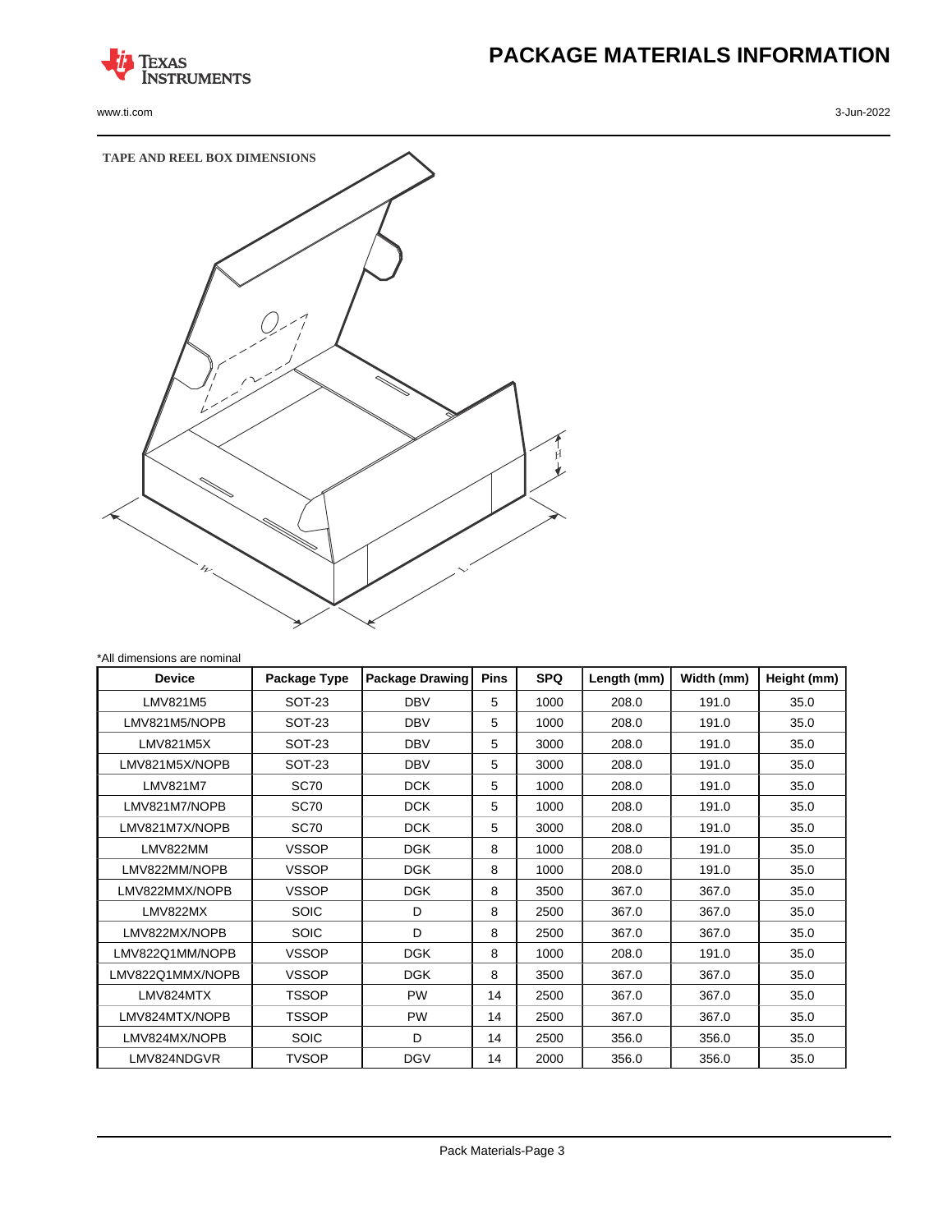

| Device           | Package Type | <b>Package Drawing</b> | Pins | <b>SPQ</b> | Length (mm) | Width (mm) | Height (mm) |
|------------------|--------------|------------------------|------|------------|-------------|------------|-------------|
| LMV824Q1MAX/NOPB | SOIC         |                        | 14   | 2500       | 367.0       | 367.0      | 35.0        |
| LMV824Q1MTX/NOPB | TSSOP        | PW                     | 14   | 2500       | 367.0       | 367.0      | 35.0        |